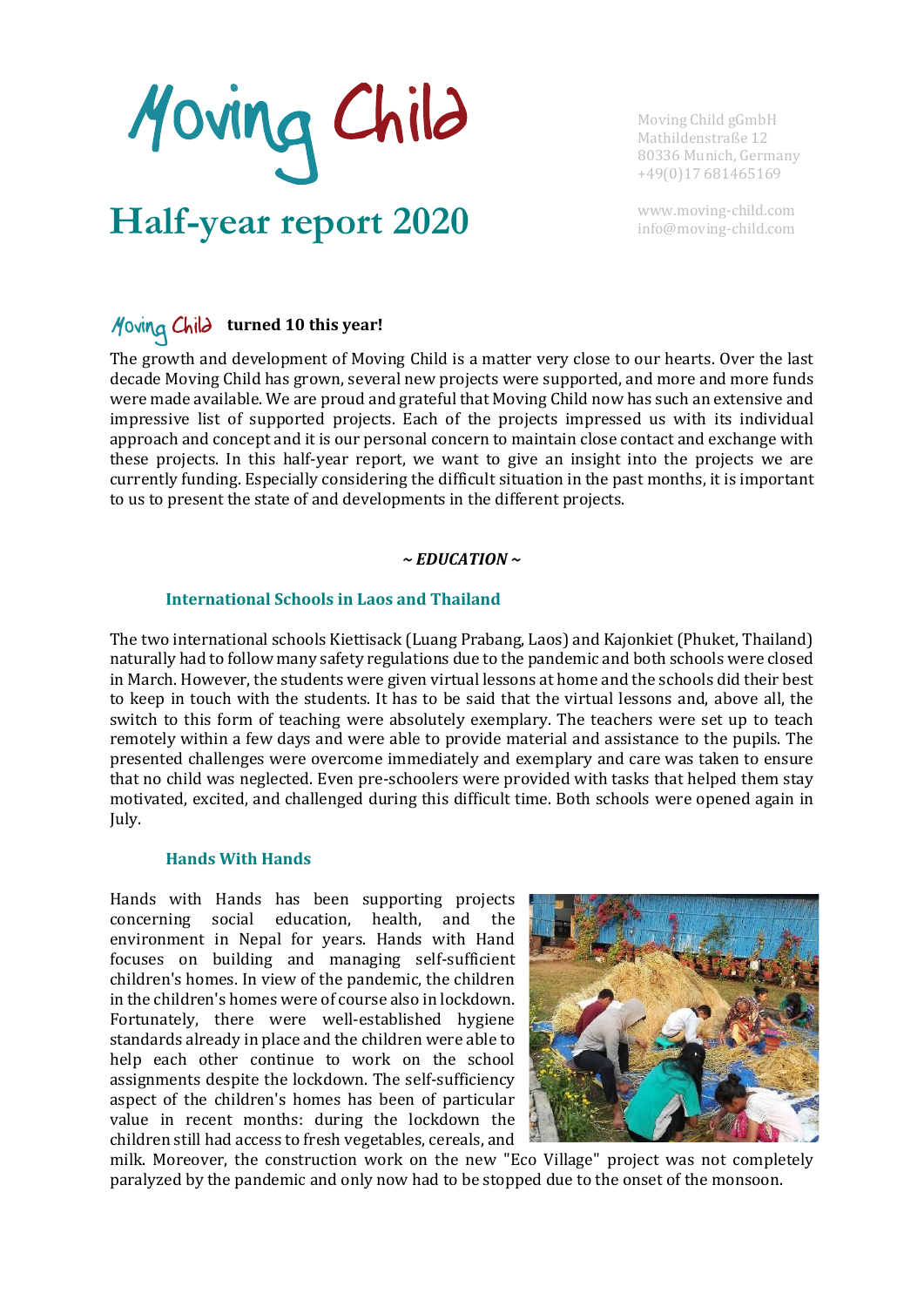#### **Campus di Monaco – Montessori School Munich**



The educational success of children and young people is strongly influenced by their social background and the current crisis further highlights existing differences. This was a special challenge for the Campus di Monaco Montessori School in Munich, because more than half of the students have a refugee or migration background. They suffered particularly from the school closures in mid-March: the young people were isolated, they suffered from the noise in the collective accommodation and the lack of opportunities to retreat. The social service workers were

withdrawn because of the risk of infection, and protective masks are lacking. The Campus di Monaco team worked tirelessly during school closure and, with a lot of personal commitment, tried to maintain contact with the pupils. Since May things were slowly improving: almost all pupils were back in face-to-face classes and since Pentecost the sixth and seventh grades were also back at school. Of course, there was still a requirement to wear a mask (outside the wellventilated classrooms) and thanks to diligent seamstresses, students could also get these free of charge at school. The best news is that, despite the difficult corona situation, the senior class finished their final exams. A really impressive achievement!

## **Aid for Refugees in Austria**

The Syrian family, which Moving Child supports in Austria, was influenced in many ways by the difficult situation in the past months. Fortunately, the older sons were able to continue their education and apprenticeship, but of course the younger children had to drop out of school. Nevertheless, the family of 7 is doing relatively well. They are healthy and help each other: the older siblings help the younger ones with their schoolwork. Even the English summer course for the oldest daughter in Malta can take place. While the oldest daughter is preparing for the final year now, the youngest son will also be starting high school after the summer holidays.

#### *~ HEALTH ~*

## **Network Birth and Family**

The sewing workshop and the café of the Network Birth and Family in Munich are social initiatives to promote the professional integration of long-term unemployed women. While usually funny, non-toxic toys and clothes for children are sewn in the sewing workshop, there has been a change in the last few months and many colourful masks have found their way into and out of the workshop. The café has also reopened in mid-May and freshly prepared lunches are offered daily following recipes from around the world. The movement classes for the women working in the network, which Moving Child has supported for years, have been resumed on a small scale after the Corona break and will hopefully fully take place again soon.